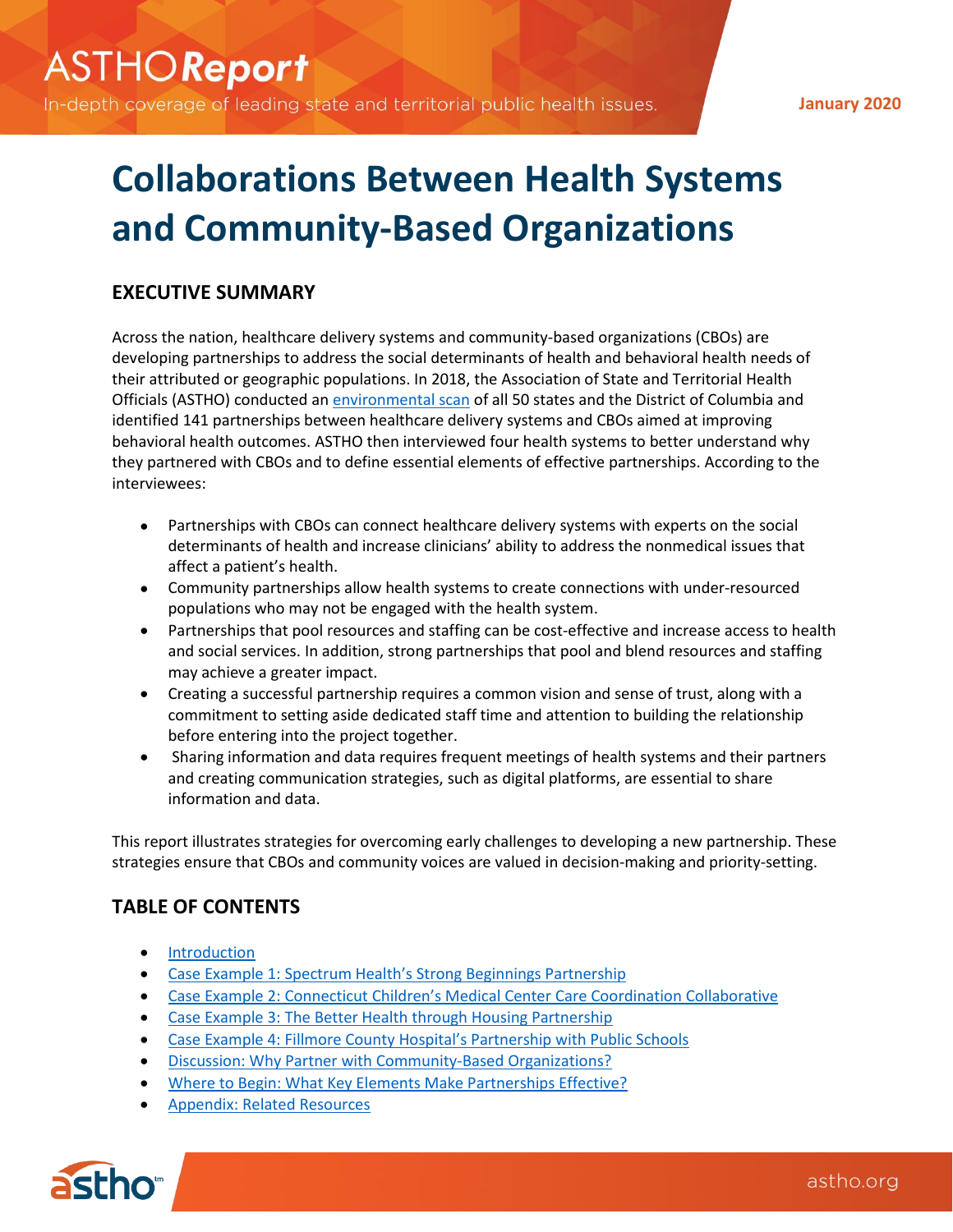# <span id="page-1-0"></span>**INTRODUCTION**

A community's social and built environments, discriminatory practices, educational opportunities, and economic stability all contribute to an individual's health status and overall wellbeing. Healthcare delivery systems recognize the effect of these social determinants of health on health outcomes, and are partnering with community-based organizations (CBOs) to deliver social services that improve health-related social and behavioral health needs in their communities. These services include supporting home visits by community health workers, co-locating healthcare and social services, providing housing, and supporting care coordination among high healthcare-utilizing populations. This report highlights four health system-CBO partnerships and discusses common themes and lessons learned that other health systems can apply in their own communities.

# <span id="page-1-1"></span>**CASE EXAMPLE 1: Kent County's Strong Beginnings Partnership**

Strong [Beginnings](https://www.strongbeginningskent.org/About-Us) is a community partnership dedicated to improving the health and well-being of African American and Hispanic or Latino families in Kent County, Michigan. Strong Beginnings works at two levels to improve racial health disparities: Providing direct services to clients and effecting systemslevel change.

The rate o[f infant mortality](http://www.mdch.state.mi.us/pha/osr/InDxMain/BlackCityTbl.asp) in Kent County is two to four times higher among black infants than white infants, which mirror[s similar](https://minorityhealth.hhs.gov/omh/browse.aspx?lvl=4&lvlid=23) rates across the United States. The Kent County Health Department assembled a group of 12-15 volunteers from various healthcare agencies to form an Infant Health Action Team (IHAT) whose members conducted extensive research, held town hall meetings, conducted key informant interviews, and collected surveys to obtain community input and identify potential solutions. The community identified systemic racism in healthcare facilities and other societal influences as the underlying cause of the health disparities.

The IHAT team launched the Strong Beginnings partnership as series of activities to (1) improve access to services that address social determinants of health, (2) reduce unplanned pregnancy, and (3) dismantle racism. The IHAT members then convened the hospitals and major healthcare agencies in Kent County to collectively apply for federal **Healthy Start funding**, which was granted in 2004. Spectrum Health became the fiduciary for Strong Beginnings partnership. Additional funding from the W. K. Kellogg Foundation in 2011 and 2014 allowed Strong Beginnings to expand to all of Kent County, add a fatherhood component, and address needs of the Hispanic or Latino population in Kent County.

## **How Does It Work?**

Spectrum Health and partner agencies provide home visits by teams of community health workers, nurses, social workers, and mental health therapists for women and their partners during pregnancy and 18 months after delivery. The services address physical health, mental health, social needs, and parent engagement. Strong Beginnings now serves approximately 950 families per year. An additional 3,000 individuals benefit from community education, workshops, weekly breastfeeding support groups, parenting classes, and anti-racism efforts each year. The program is data-driven and communitycentered, with strong community and client representation. Many of the program's clients serve on IHAT (which has grown to 90 members) to help create and guide programmatic decisions.

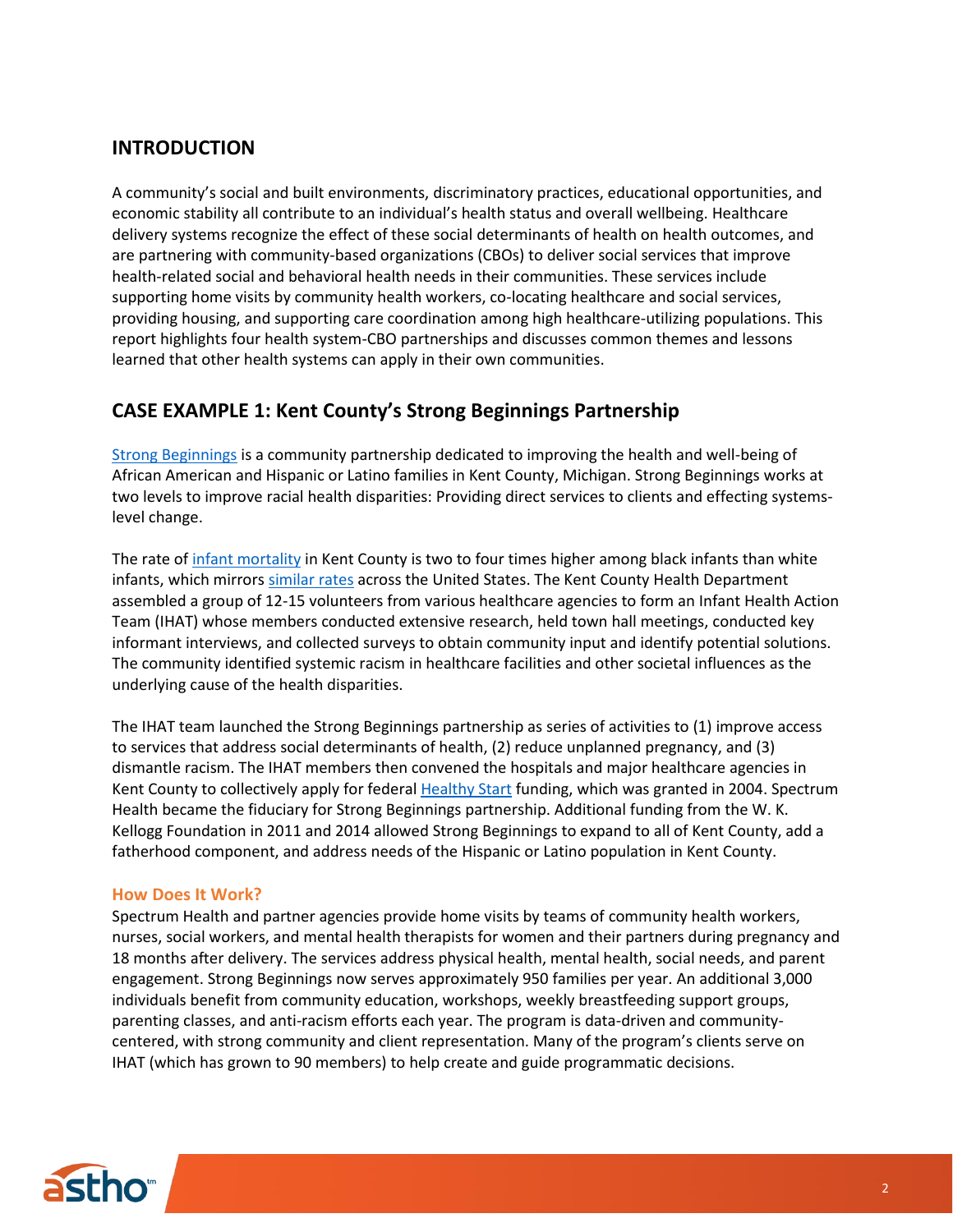To effect system-level change, IHAT has 12 committees related to social determinants of health that are referred to as the Strong Beginnings Community Action Network. The committees are centered around a common goal to achieve community-level change that improves the overall system of care and promotes racial equity. Committee members include social service and healthcare providers, program participants, businesses, community residents, and government officials. Strong Beginnings also participates in state and national collaboratives to effect policies and social determinants that impact maternal, paternal, and child health.

#### **Partners**

As a federally funded Healthy Start program, Strong Beginnings brought together a diverse set of partners from hospital systems, mental health sectors, federally qualified health centers, CBOs, and local public health agencies. The Kent County Health Department, Cherry Health federally qualified health center, and the three hospital systems—Spectrum Health, Mercy Health, and Metro Health—provide home visits and care coordination for enrolled women and their children. Arbor Circle, a mental health facility, offers behavioral and mental health counseling, the African American Health Institute houses the fatherhood initiative, and Michigan State University and Changing River consultancy are the program's external evaluators. Spectrum Health serves as the program's fiduciary and grants manager.

"*It is unusual to have three hospital systems that are normally competitors come together to address a common goal. They were able to set aside turf wars to work on this community problem of infant mortality*." *—Strong Beginnings interviewee*

*"We've been working on social determinants of health long before that became a buzzword."—Strong Beginnings interviewee*

#### **Outcomes**

A three-yea[r evaluation](https://www.wkkf.org/what-we-do/featured-work/strong-beginnings-uses-holistic-approach-to-reduce-infant-mortality-among-communities-of-color) showed that, compared to other African American pregnant women receiving Medicaid in Kent County, Strong Beginnings clients are statistically more likely to be in extreme poverty, be unmarried, have an unplanned pregnancy, have a clinical diagnosis of depression, use drugs or tobacco, have a prior poor pregnancy outcome, experience homelessness, and be in abusive relationships. However, Strong Beginnings clients were also more likely to receive adequate prenatal and postpartum exams and complete all well-child visits, as shown below:

- The evaluation showed a 21 percent lower prevalence of preterm births for Strong Beginnings participants, with a potential yearly savings of at least \$855,000 in state Medicaid medical costs alone during the first year of life.
- Between 2005 and 2018, the rolling infant mortality rate for Strong Beginnings participants was 5.3 infant deaths per 1,000 live births, compared to the total African American rate of 10.4-19.4 infant deaths per 1,000 live births in Kent County.
- Strong Beginnings clients had a 50 percent increase in breastfeeding rates compared to women who were not in the program.
- Women who received mental health services through the program attained a 25 percent reduction in depression scores. In addition, 92 percent of pregnant women in the program stayed clean and sober until delivery, and 90 percent met substance misuse treatment goals.

Because of the program's positive outcomes, Strong Beginnings received a five-year Pay-for-Success (PFS) contract from the state of Michigan. PFS is a mechanism for governmental investors to provide up-

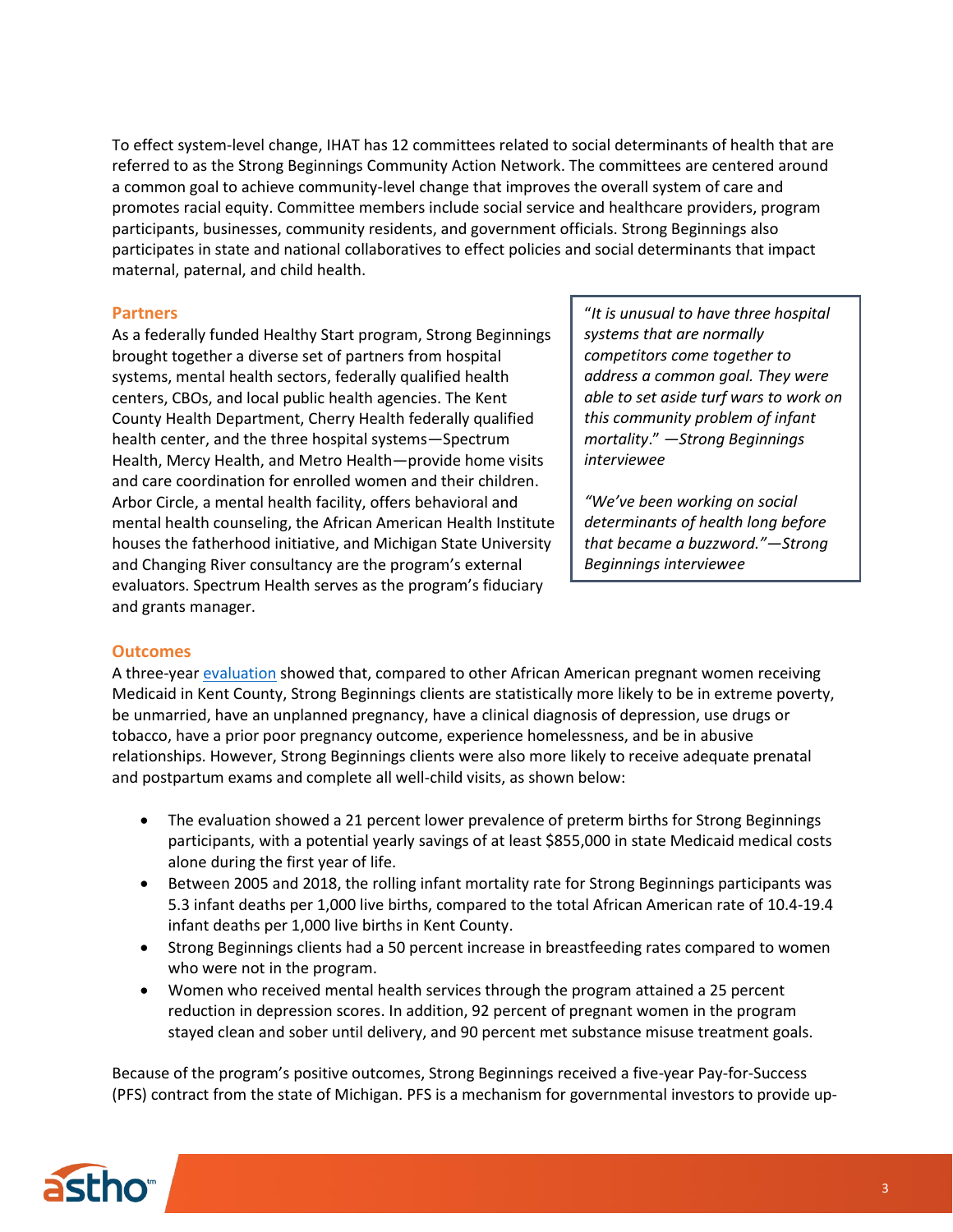front capital for projects that achieve a social good and have the potential for demonstrating cost savings. This is the first PFS project in Michigan, and stakeholders anticipate that PFS has the potential to provide long-term sustainable funding to Strong Beginnings if the program continues to demonstrate lowered rates of preterm birth and rapid repeat pregnancy.

## **Lessons Learned**

According to the interviewees, health systems and CBOs must commit to a common goal early in the partnership development process to establish a strong foundation that allows the team to quickly respond to funding opportunities. In addition, the partnership should include community members who are impacted by the program in the planning and design process to ensure strong community engagement throughout the program period. Finally, partnerships that evaluate and address the underlying systemic and societal factors of poor health (e.g., institutional racism, inadequate transportation systems, under-resourced education systems, and lack of access to clinical care) will more effectively reduce disparities in health outcomes.

# <span id="page-3-0"></span>**CASE EXAMPLE 2: Connecticut Children's Medical Center Care Coordination Collaborative**

In 2010, the Connecticut Children's Medical Center established a regional care coordination collaborative to build cross-sector partnerships that support children and families. Initially, the collaborative focused on children and youth with special healthcare needs, such as chronic and complex medical or developmental conditions. However, shortly after the mass shooting at Sandy Hook Elementary School in 2012, the Connecticut Children's Medical Center witnessed an influx of children needing behavioral and mental health support and immediately increased its capacity to provide expanded services to children and families. The collaborative quickly followed suit and invited behavioral health CBOs and agencies to the table. The Connecticut Children's North Central Care Coordination Collaborative has now become the Connecticut Department of Public Health's regional model to address the needs of all children in the state, wit[h statewide replication](https://www.connecticutchildrens.org/community-child-health/community-child-health-programs/care-coordination-collaborative-model/statewide-replication/) funded by the Connecticut Department of Public Health and the Connecticut Health Foundation.

## **How Does It Work?**

The North Center Care Coordination Collaborative is a community-based model that aims to reduce duplicative care coordination efforts and ensure that children and families have access to the critical services they need. The collaborative model endorses universal psychosocial, behavioral, and medical assessment for children and works with families to develop a shared plan of care by providing linkages to medical, behavioral, and social services.

The North Center Care Coordination Collaborative staff meet with care coordinators from a variety of child serving sectors to provide trainings about available services that children and families can access, collectively review challenging cases and develop cross-sector solutions, develop and advocate for policy-level solutions, and support pediatric primary care to meet the needs of children and families by reducing duplication and streamlining services. The collaborative uses the Strengthening Families [Protective Factors framework](https://www.connecticutchildrens.org/wp-content/uploads/2017/02/ProtectiveFactorsFramework.pdf) to build family resilience and provide education and tools to improve parenting skills, provide concrete support for families, and increase children's social and emotional confidence.

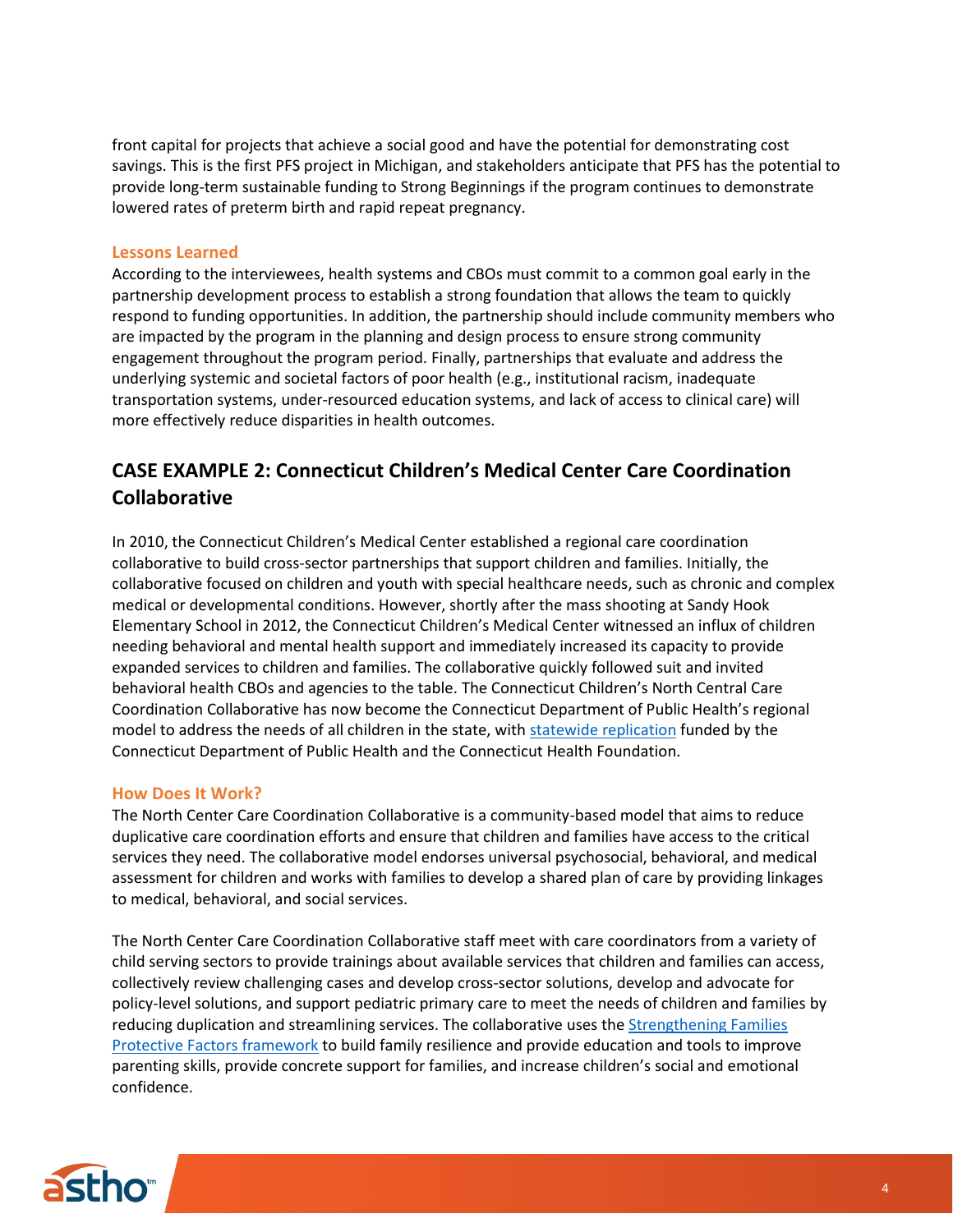## **Partners**

The collaborative received funding from the Connecticut Department of Public Health to partner with social workers, community care coordinators, physicians, and pediatric nurses to provide medical and social services. The collaborative partners with other state agencies and organizations, including Connecticut's Department of Children and Family Services, Department of Social Services, Department of Developmental Disabilities, Department of Early Childhood Education, and Office of the Child Advocate; local CBOs; behavioral health agencies, United Way 211, and the Child Development Infoline resource directory. The North Center Care Coordination Collaborative also sits on the board for several regional collaboratives in the state to remain informed on local care coordinating initiatives. The North Center Care Coordination Collaborative provides technical assistance to four other regions and holds regular meetings for care coordinators in child-serving sectors to discuss challenges and break down silos.

## **Outcomes**

The North Center Care Coordination Collaborative has screened over 9,600 children for behavioral, developmental, and medical conditions and provided direct care to over 50 percent of these children. According to interviewees, the collaborative has also improved staff knowledge within Connecticut Children's Medical Center about available community resources for children and families. Through the regular care coordinator meetings, participants have built relationships with new partner organizations, connected patients to additional resources (e.g., domestic violence resources and homeless shelters), and secured funding for suicide prevention programming.

"*Even though our funding is specifically to support children, you can't separate children from families. So, we like to bring other people to the table so that if we're working with a family with domestic violence, we can support that parent and give them information that could help them*." *—Connecticut Children's Medical Center interviewee*

## **Lessons Learned**

The collaborative conducts an annual environmental scan to assess the landscape of current partners and identify additional expertise to bring to the table. The interviewees identified this annual scan as a useful practice to recognize statewide gaps in care and available resources. The collaborative has established easily accessible and centralized platforms for partners to report care plans and conduct other care coordination activities. Lastly, the collaborative identified the [Strengthening Families and](https://www.connecticutchildrens.org/wp-content/uploads/2017/02/ProtectiveFactorsFramework.pdf)  [Protective Factors framework](https://www.connecticutchildrens.org/wp-content/uploads/2017/02/ProtectiveFactorsFramework.pdf) as an essential resource for providers and care coordinators to learn how to build family resilience, support social connection, and enhance the provision of family-centered care coordination.

# **CASE EXAMPLE 3: The Better Health through Housing Partnership**

The Better Health through Housing program is a partnership between the University of Illinois Hospital and the nonprofit Center for Housing and Health aimed at reducing healthcare costs and improving the health of chronically homeless individuals by providing them with stable housing. Aided by an initial \$250,000 in funding from the hospital, the pilot program launched in 2015.

#### **How Does It Work?**

The Better Health through Housing program identifies individuals from a hospital-provided list of patients who are high emergency room utilizers experiencing chronic homelessness. A multidisciplinary

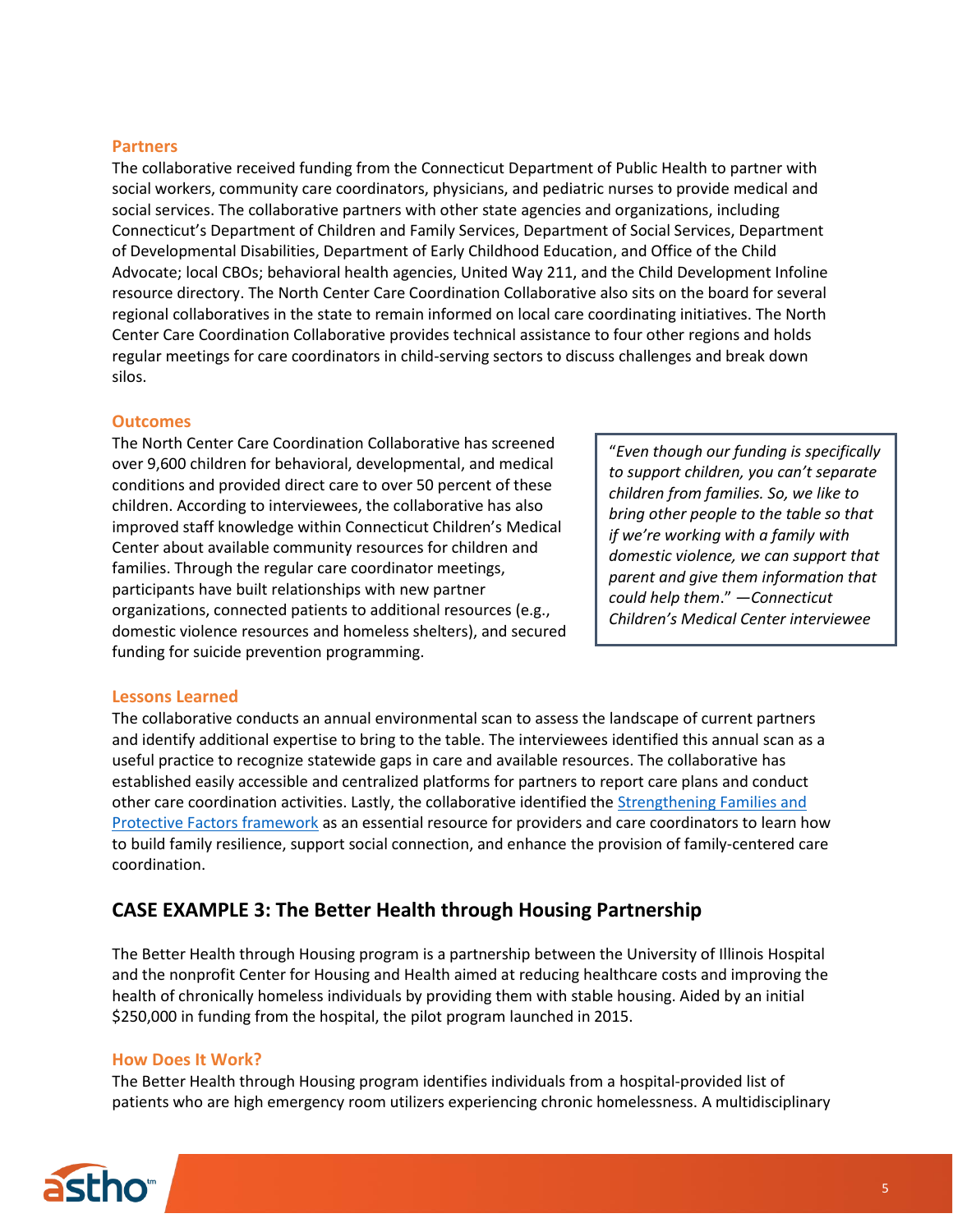panel reviews the patient cases, and those accepted are referred to an outreach worker who visits encampments to locate the patients. Patients who accept housing are moved to a single room occupancy hotel and assigned a housing case manager to help them find permanent supportive housing. The program referred its first patient in November 2015 and receives ongoing support from hospital leadership, with total investment to date of \$539,000. The hospital pays \$1,000 per member per month to the Center for Housing and Health and has now housed 59 homeless individuals.

#### **Partners**

The program benefits from numerous cross-agency partnerships. The Center for Housing and Health has a memorandum of understanding with 27 supportive housing agencies with scattered units throughout the city, which has been valuable for identifying potential program residences. The agency also has contracts with single room occupancy hotels and a large mental health agency (Heartland Health), which provides the outreach worker. Other housing agencies involved in this partnership include Corporation for Supportive Housing, Illinois Public Health Institute, City of Chicago Department of Public Health, City of Chicago Health and Human Services, jails, and police and fire departments.

The Center for Housing and Health has added innovative financing to the program by creating the Flexible Housing Pool, modeled off a program i[n Los Angeles.](https://www.hiltonfoundation.org/learning/history-and-takeaways-from-los-angeles-county-s-flexible-house-subsidy-pool) This funding pool brings together many different services that this population needs by aggregating disparate funding sources into a common pool. Other hospitals and government agencies have been involved in contributing to the pool, which aims to create collective impact and capacity to create 750 new affordable housing units. Better Health through Housing is developing an evaluation to assess progress made since the program's inception.

#### **Outcomes**

The program has seen significant reductions in emergency room utilization and healthcare costs since its launch in 2015. Overall emergency room utilization has fallen by 57 percent, with a 67 percent drop in utilization for inpatient admission, and the program also saw a 21 percent reduction in healthcareassociated costs. Better Health through Housing has also demonstrated that homelessness carries significant health risks, reporting a 24 percent mortality rate.

## *"This partnership creates a one-stopshop and reduces the need for clearances with several agencies. It demonstrates that housing is health, and not having a place to live is detrimental to one's health due to injuries one suffers by not having housing." —Better Health through Housing interviewee*

<span id="page-5-0"></span>*"This is a partnership, and one needs to be open to changes and to a learning collaborative. Don't keep this to strict contracting rules or it will fail. The model is adaptive and needs to be modified." —Better Health through Housing interviewee*

#### **Lessons Learned**

Interviewees commented on the importance of involving as many partners as possible in the collaboration to both expand the program's reach and provide clients with a range of options in terms of preferred neighborhoods. According to interviewees, hospitals should consider partnering with agencies that are willing to replicate the Center for Health and Housing model or other successful models. Program leads also highlighted the need to keep the program structure fluid and flexible to accommodate the target population's changing needs.

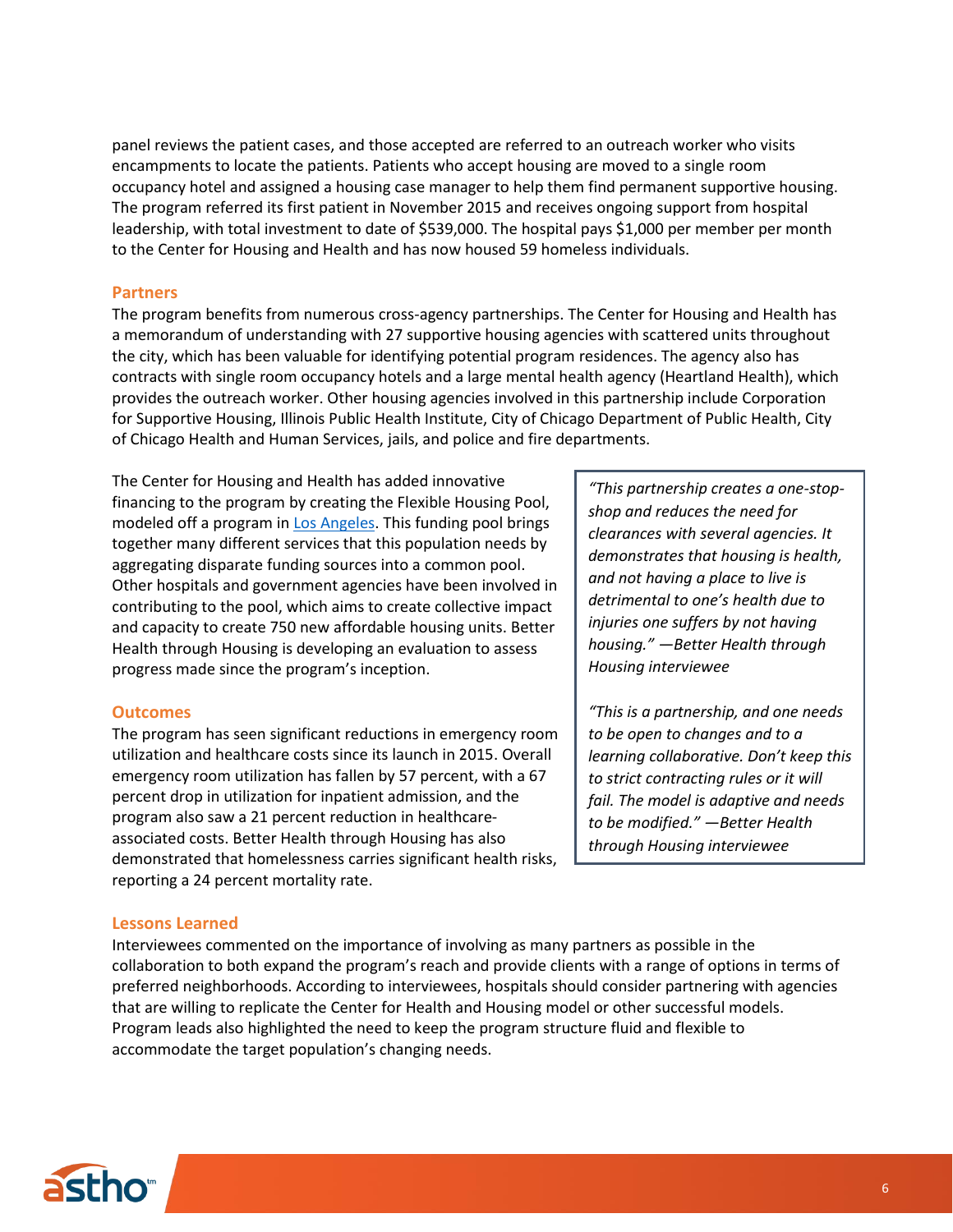# **CASE EXAMPLE 4: Fillmore County Hospital's Partnership with Public Schools**

In response to an uptick in diagnosable mental health conditions among school-age patients, the Fillmore County Hospital in Nebraska initiated a partnership in 2015 with Fillmore Central Public Schools. Building on Fillmore County Hospital's existing integrated approach for behavioral health, the partners developed a referral program to help students receive the appropriate care for their behavioral health issues.

## **How Does It Work?**

Fillmore County Hospital and Fillmore Central Public Schools formalized a committee to advise the program's implementation and design. The program identifies students with high-risk behavioral health issues and refers them to a hospital therapist, who conducts one-on-one sessions with the students in the school setting during the school day. The hospital covers the salary of this part-time therapist, who currently works with 12 students.

The therapist also has expanded duties, such as holding office hours with teachers and performing classroom observations. To increase mental health awareness, students receive training on conflict resolution, self-care, adverse childhood experiences, and youth mental health first aid. Furthermore, Fillmore Central Public Schools has added a mental health module that has been added to the school health curriculum, which includes morning mindfulness exercises. The program also provides an evidence-based training for parents to help them learn proactive strategies to address their child's behavioral problems.

## **Partners**

The partnership includes leadership from Fillmore County Hospital and Fillmore Central Public Schools, including principals from elementary, middle, and high schools as well as school superintendents. The hospital CEO and the behavioral health director were actively involved in leading and facilitating the program. Partnership meetings occur quarterly to discuss program updates, progress, and challenges.

## **Outcomes**

Fillmore Central Public Schools have reported improvements in behavioral health outcomes, academic scores, and school attendance among the 12 participating students. The program also saw improvements in parental collaboration with schools and an increased number of student-reported abuse experiences. According to interviewees, the partnership is a mutually beneficial arrangement for both entities, since the schools could not afford to hire a therapist on their own and the hospital was able to expand access to care and screenings.

## **Lessons Learned**

According to the interviewees, early in the development of partnerships, it is essential to define the role of each partner, identify the resources they can offer, and understand one

*"The model was unique and built from the ground up. In order to keep the partnership strong, the most important factor was communication." —Fillmore County Hospital Interviewee* 

"*Identify what each entity is good at and let them excel in those pieces. This model was sustainable because the therapist was merged in both the hospital and school, creating more work for the therapist" —Fillmore County Hospital Interviewee*

another's challenges and motivations. Ongoing planning and relationship-building among partners requires consistent and clear communication to track progress and address any arising issues.

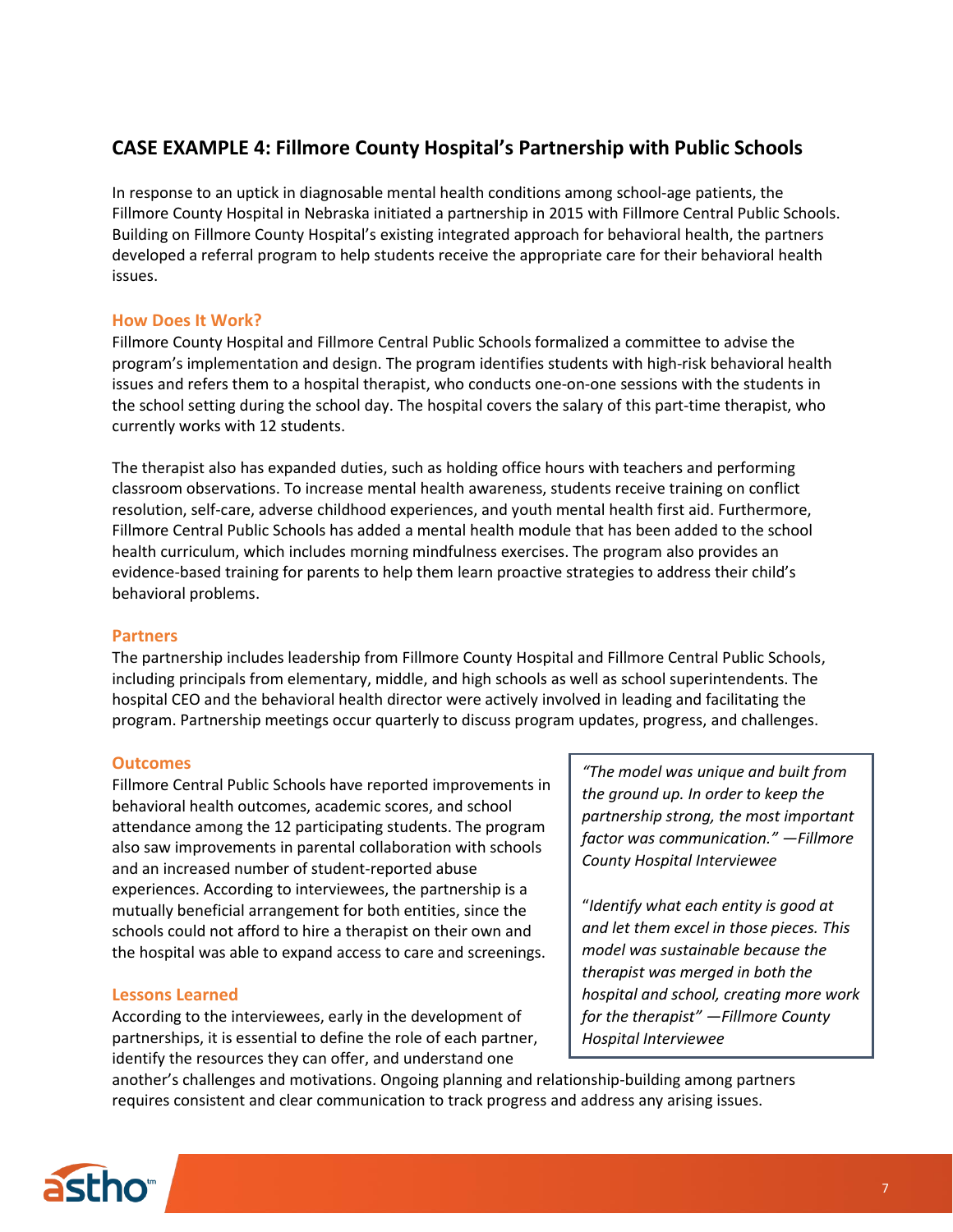Interviewees also noted that, because every community is distinct, it is vital for partners to adapt to shifting circumstances and needs. An ongoing challenge is securing sustainable funding sources to ensure program continuity.

# <span id="page-7-0"></span>**DISCUSSION: Why Partner with Community Based Organizations?**

Community-based partnerships can benefit health systems by building expertise on the social determinants of health and health-related social needs of their patients, building trusting relationships with underserved populations, and pooling knowledge and resources.

## **Driver of Social Determinants of Health Work**

According to interviewees, partnerships with CBOs offer health systems a closer look into the nonmedical issues impacting a community's health. Engaging community members in sharing their lived experiences increases the health systems' awareness of the most critical equity issues impacting the community's health. For example, the Strong Beginnings partnership held discussion workshops for its staff and service providers on racism and implicit bias to help them to apply a "racial equity lens" to their work. The program hosts similar engagement activities and discussions with community leaders.

## **Capacity to Reach Under-Resourced Communities and Build New Connections**

Community partnerships allow health systems to create connections with under-resourced populations who may not typically engage with the health system. CBOs are deeply rooted in their communities and can assist hospitals in making care more accessible. For example, in rural Fillmore County, Nebraska, interviewees noted that school officials were struggling to engage students with behavioral health issues, and the partnership with Filmore County Hospital has allowed them to develop linkages to care and expand access to preventive services. Interviewees also noted that teachers have been able to adopt strategies from the hospital staff on ways to communicate with and educate students on selfcare.

## **Ability to Pool Knowledge and Resources**

Partnerships between health systems and CBOs allow organizations to pool financial and staffing resources, which may be a cost-effective way to strengthen the care continuum. Interviewees also noted that partnerships further other innovative ways of building community health. The Better Health through Housing partnership led to the creation of the Flexible Housing Pool, which aggregates disparate funding sources into a common pool of funds to create housing units that provide supportive services. Clients in the program are assisted by case managers to improve their financial wellness, coordinate medical appointments, and receive referrals to other social services. In addition, Connecticut Children's Medical Center staff have indicated that they have benefited from their care coordination collaborative model because the regular meetings and annual environmental scan increase their awareness of existing services and potential partners in the state.

# <span id="page-7-1"></span>**WHERE TO BEGIN: What Key Elements Make Partnerships Effective?**

Interviewees identified the importance of deliberately committing staff time and effort in the early phases of partnership development. Interviewees recommended setting a strong foundation by building relationships, trust, and understanding among partnering organizations and sectors. This can include discussions to learn about one another's priorities, operational realities, and biggest challenges.

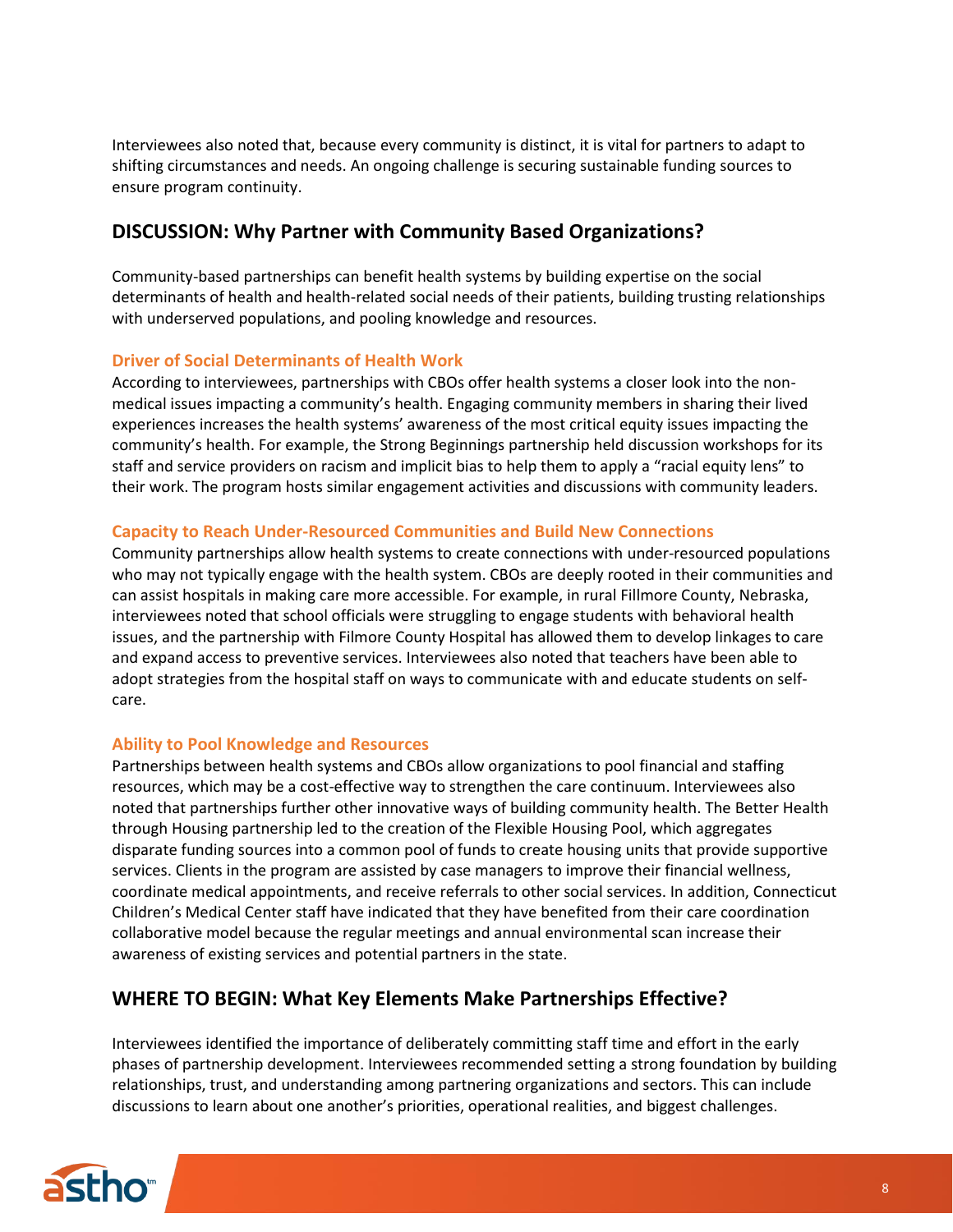Allocating time to set common goals in the early phases can also help ensure that efforts are coordinated and aligned. Through this trusting relationship—and potential "early wins" that address common goals—partners can then move toward more intensive partnership activities, such activities that involve [braided financing](https://astho.org/Health-Systems-Transformation/Medicaid-and-Public-Health-Partnerships/Documents/Blending-Braiding-and-Block-Granting-Funds-for-PH/) (in which each partner contributes dollars that serve a distinct purpose in support of a broader, coordinated purpose) or a blending funds in a shared pool.

Interviewees noted that structuring the programs in a learning collaborative format can also build a platform to bring new partners to the table and create an environment where they can learn from each other as they work together towards a common goal. The Better Health through Housing program described its work as a learning system as opposed to creating a vendor-type relationship among partners. The Connecticut Children's Medical Center also brings partners together in a shared learning format, which allows different organizations to strategize, be aware of one another's efforts, and avoid duplication of efforts.

## **Considerations for Partnerships:**

**Start** *somewhere***:** Find a small "win" that partners can work on together to build a relationship.

**Research**: Learn about your partners' priorities, assets, and challenges.

**Engage the local community in all phases of partnership development**: Effective partnerships consult, collaborate with, and share leadership with communities.

**Bring the right people to the table (and find ways to keep them there):** Continually assess and reassess if new partners should be involved. Meet and communicate often so partners stay engaged.

**Learn from other examples in the field:** Look for successful models available to replicate.

Cross-sector partnerships must also consider the role of data to track and evaluate the progress of the collectively set objectives. Therefore, shared data platforms may enable partners to better communicate. However, technological barriers were noted by some of the interviewees as factors hindering real time use of shared data. Interviewees highlighted the significance of prioritizing the creation of continuous communication channels early in the process of partnership development.

Interviewees noted that meaningful community engagement ought to serve as a driving force and an integral piece of the partnerships, as community members and CBOs are best positioned to identify barriers to access to health and healthcare, set priorities, and identify contextually and culturally appropriate solutions. Interviewees also stressed the need to not only engage with community members and CBOs in an advisory capacity through outreach efforts but to also integrate them into the collaborative process and decision-making structure.

Finally, as the selected case studies illustrate, variations in public health systems across states and communities can affect the scope of public health involvement. For example, most of the interviewees worked with both state and local public health agencies, but Fillmore County Hospital worked with a public health foundation. Rurality or state public health structures may play a role in shaping which public health entities are best positioned to collaborate. Nevertheless, state and local public health agencies are valuable partners due to their ability to provide data, fund initiatives, convene cross-sector stakeholders, and offer expertise in community engagement.

Health systems are embarking widely in partnerships with CBOs, and those interested in initiating partnerships can benefit from the experiences of existing collaborations. The partnerships identified in